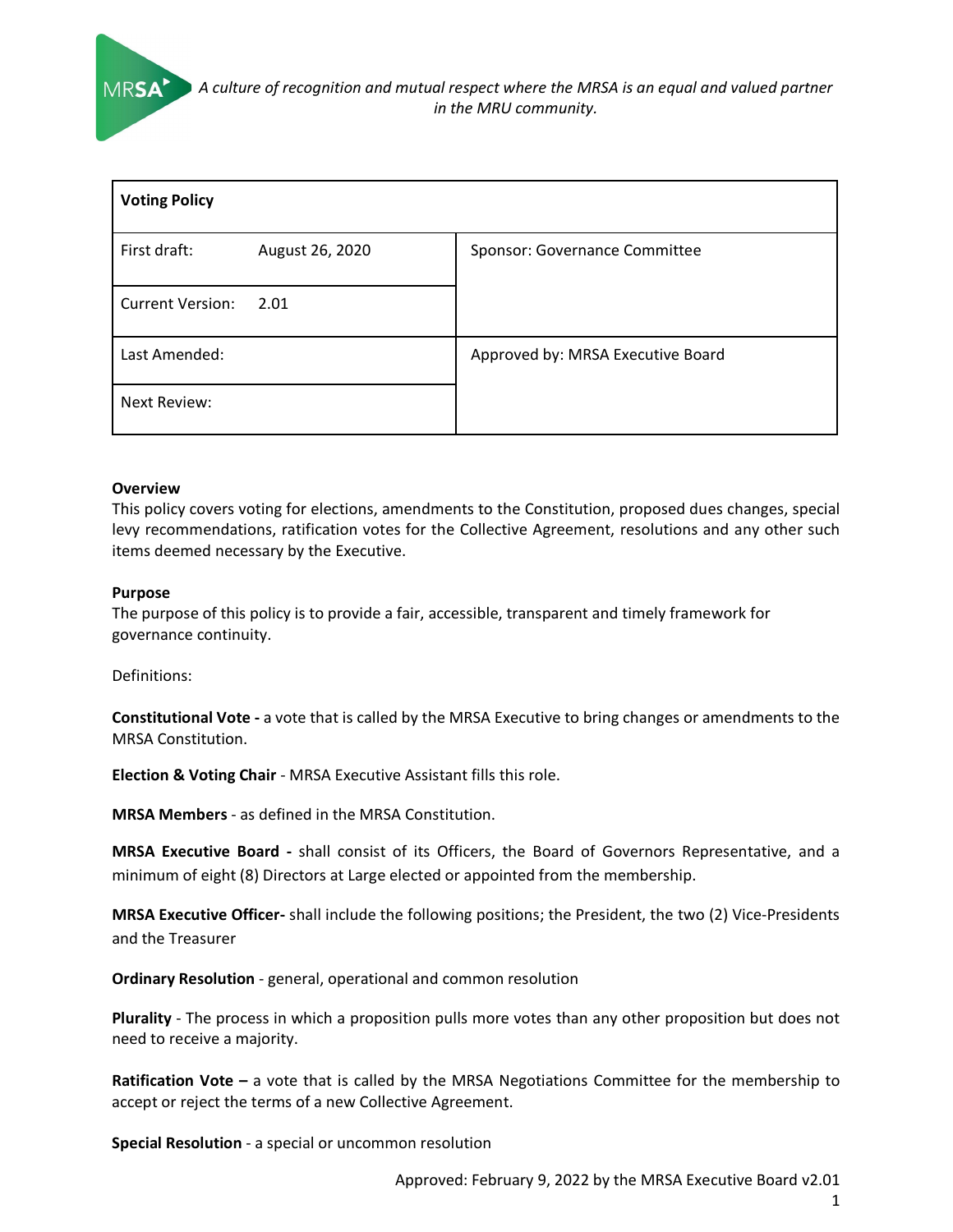

## **1.0 ELIGIBILITY TO VOTE**

All dues-paying MRSA members are eligible to vote. The list of dues-paying members is provided by MRU Human Resources.

# **2.0 CONSTITUTIONAL AMENDMENTS**

# **Notification**

Members shall be given the opportunity to review the information on the subject of the vote. Notice and a presentation of the proposed amendments must be given to the membership at least ten (10) working days prior to the vote.

A minimum release shall include the following:

- a. posting on the MRSA website
- b. a direct email to all members

# **3.0 RATIFICATION VOTES**

A ratification vote is called by the MRSA Negotiations Committee for the membership to accept or reject the terms of a new Collective Agreement.

## **Notification**

The purpose, information, and the subject of the vote must be announced formally and be made available to all members. Members shall be given the opportunity to review the information on the subject of the vote. Notice and presentation of the proposed Collective Agreement must be given to the membership at least ten (10) working days prior to the vote.

A minimum release shall include the following:

- a. posting on the MRSA website
- b. a direct email to all members

## **4.0 OTHER TYPES OF VOTES**

Other types of votes, such as, but not limited to, a dues proposal, or a specified levy may be called by the MRSA Executive Board.

Voting for strike purposes will be processed as per the Alberta Labour Relations Code and requirements.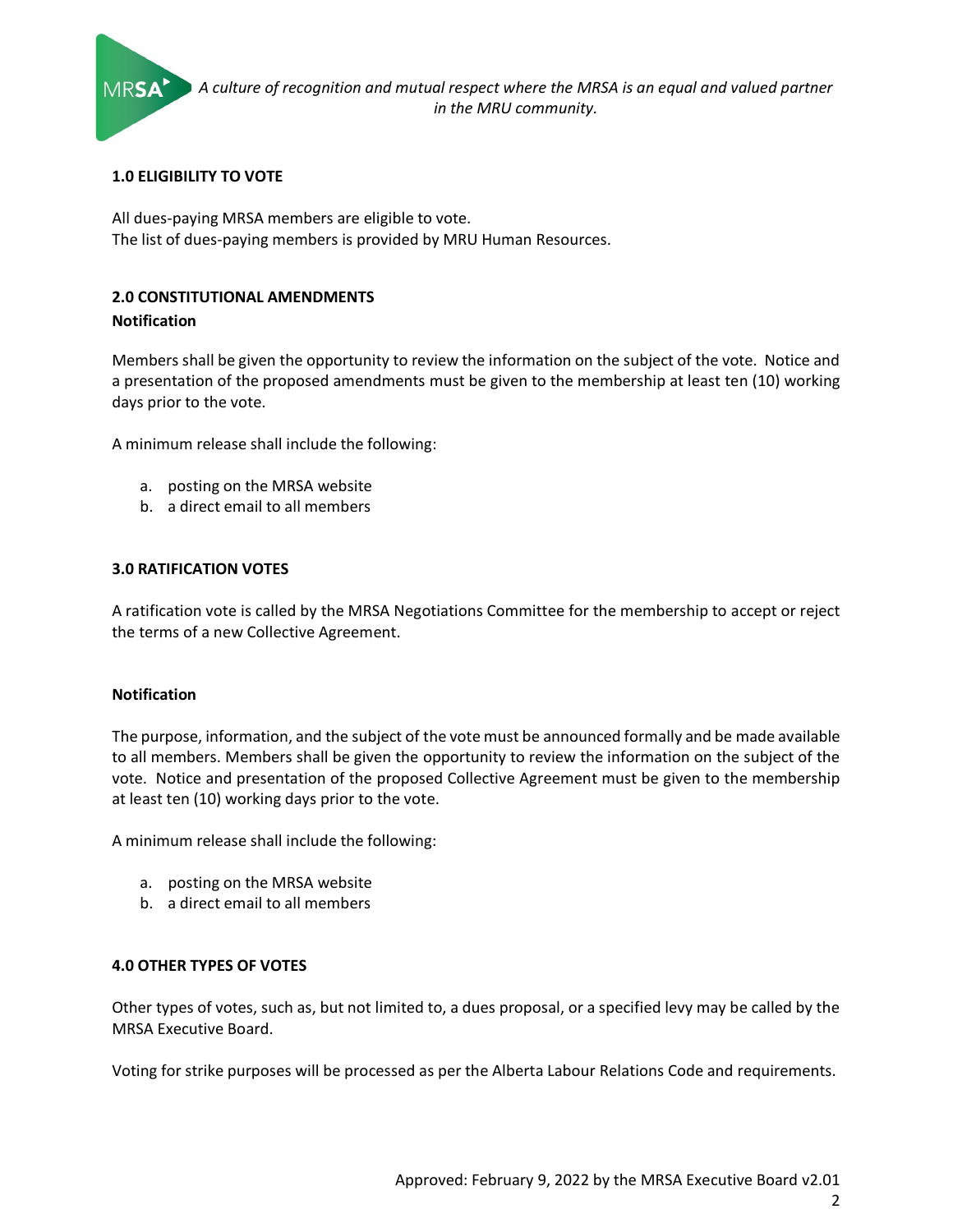

#### **5.0 Requirements of the Electronic Voting System**

To conduct a vote, the following shall occur:

- a. votes will occur for all ratifications of the Collective Agreement, amendments to the Constitution and any other votes indicated to the membership.
- b. the Election & Voting Chair will incorporate the official Mount Royal University Staff list into the electronic voting software prior to the elections.
- c. the electronic voting software that is selected shall:
	- i. ensure that only eligible members are able to vote
	- ii. ensure that eligible members are only able to vote once
	- iii. ensure there is no connection between the voter's name and their choice
	- iv. produce a list of eligible members who have and have not voted
	- v. have a function to clearly define the voting date(s) and time(s).
- d. voting will commence at 9:00 a.m. and conclude at 4:00 p.m. on the last day of the designated voting period.

#### **6.0 Balloting Process**

- a. An email with a link to a ballot shall be sent to the membership on the day of the vote. If a member does not receive the ballot electronically, it is the obligation of that member to contact the MRSA office to request a ballot be sent.
- b. A reminder email, generated from the electronic voting program, will be sent to each member that has not yet voted to encourage participation in the vote.
- c. Electronic ballots will not be nullified upon elector request. Once a vote has been cast, it is final.

## **7.0 Counting the Electronic Ballots**

The voting program will generate the results of the vote. The following process shall be observed:

- a. all results will be determined by plurality vote; and
- b. in the event of a tie, a second vote will be held the following week. If there is still a tie after the second ballot, the Election & Voting Chair will confer with the Executive Board for a resolution and the President or their designate will cast the deciding vote.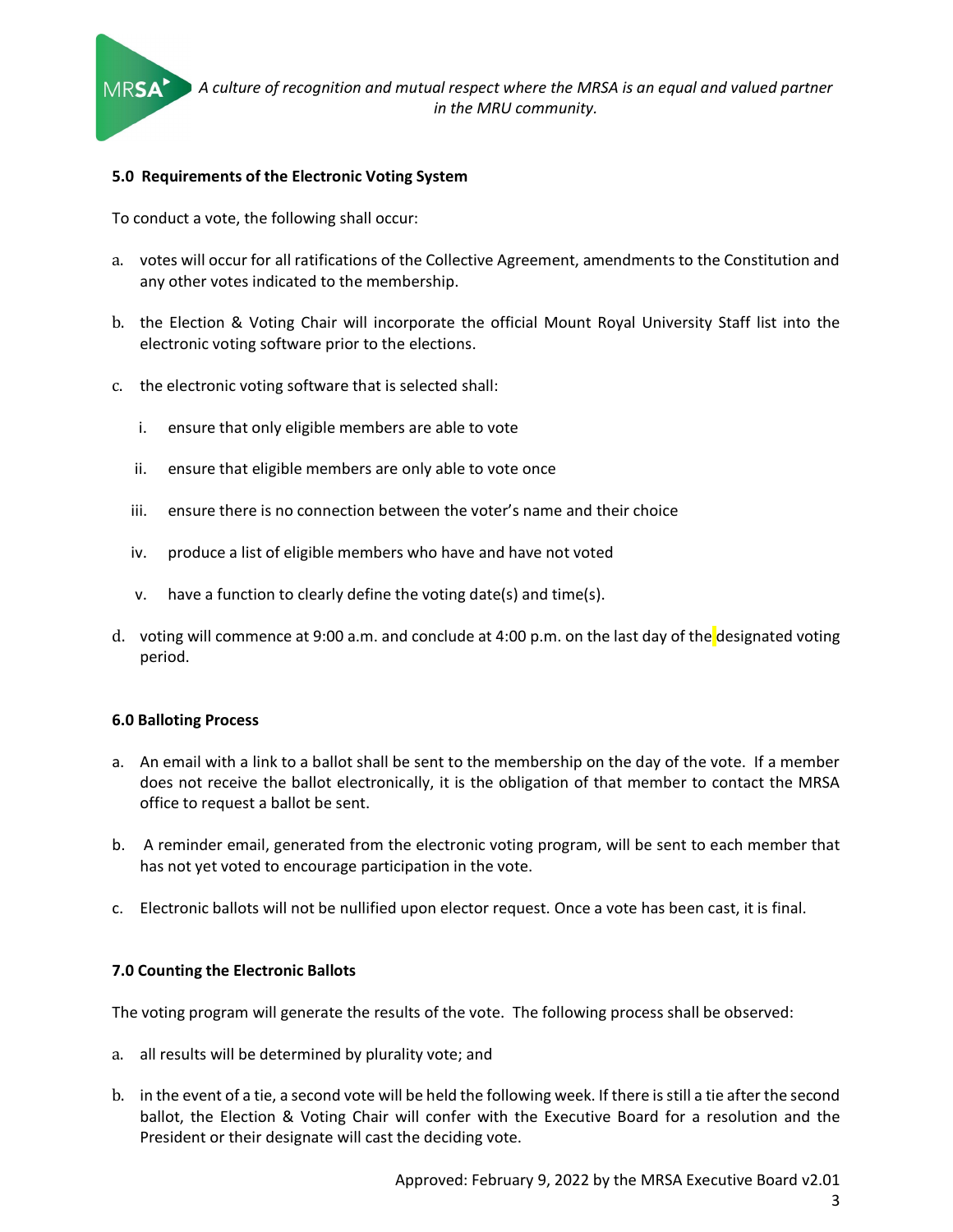

## **8.0 Communication to Membership of Vote Results**

#### **Reporting the Results**

- a. the Election & Voting Chair shall be responsible for the release of the results of the vote regardless of the purpose of the ballot;
- b. the notification shall include the particulars of what was voted on and the results of that vote;
- c. the Election & Voting Chair shall have the results distributed such that every member has a reasonable opportunity to review the results;
- d. a minimum release shall include the following:
	- i. posting on the MRSA website;
	- ii. a direct email to all members;
	- iii. Any changes to the MRSA Executive Board or the Collective Agreement must be reported to the MRU President's Office, Human Resources and the Alberta Labour Relations Board. The Alberta Minister in charge of post-secondary education must be informed by the MRSA office of a change in the Board of Governors position.
- e. results must be released within two (2) working days of the vote.

#### **9.0 Challenges to the Vote**

Any member may file a Challenge to the Vote.

To challenge a vote, the following must occur:

- a. An electronic *[Challenge to the Vote](https://forms.gle/MoGhLSZMcZJjRZDCA)*, containing the signatures of ten (10) members outlining their concerns, must be submitted to the EVC;
- b. A challenge to the vote must be received by the EVC no later than 4:00 p.m. on the fifth business day after the reporting of the official results;
- c. A challenge to the vote will be presented by the EVC to the MRSA Executive Board for their review; if a Executive Board member is affected by a potential challenge, they shall rescind themselves from the challenge process;
- d. A challenge deemed valid by the MRSA Executive Board shall nullify the result and a new voting process will be conducted.

Depending on the results of the investigation of a challenge to an electoral vote, the candidate involved in the challenge may be permitted to run again. Any intentional infractions of the